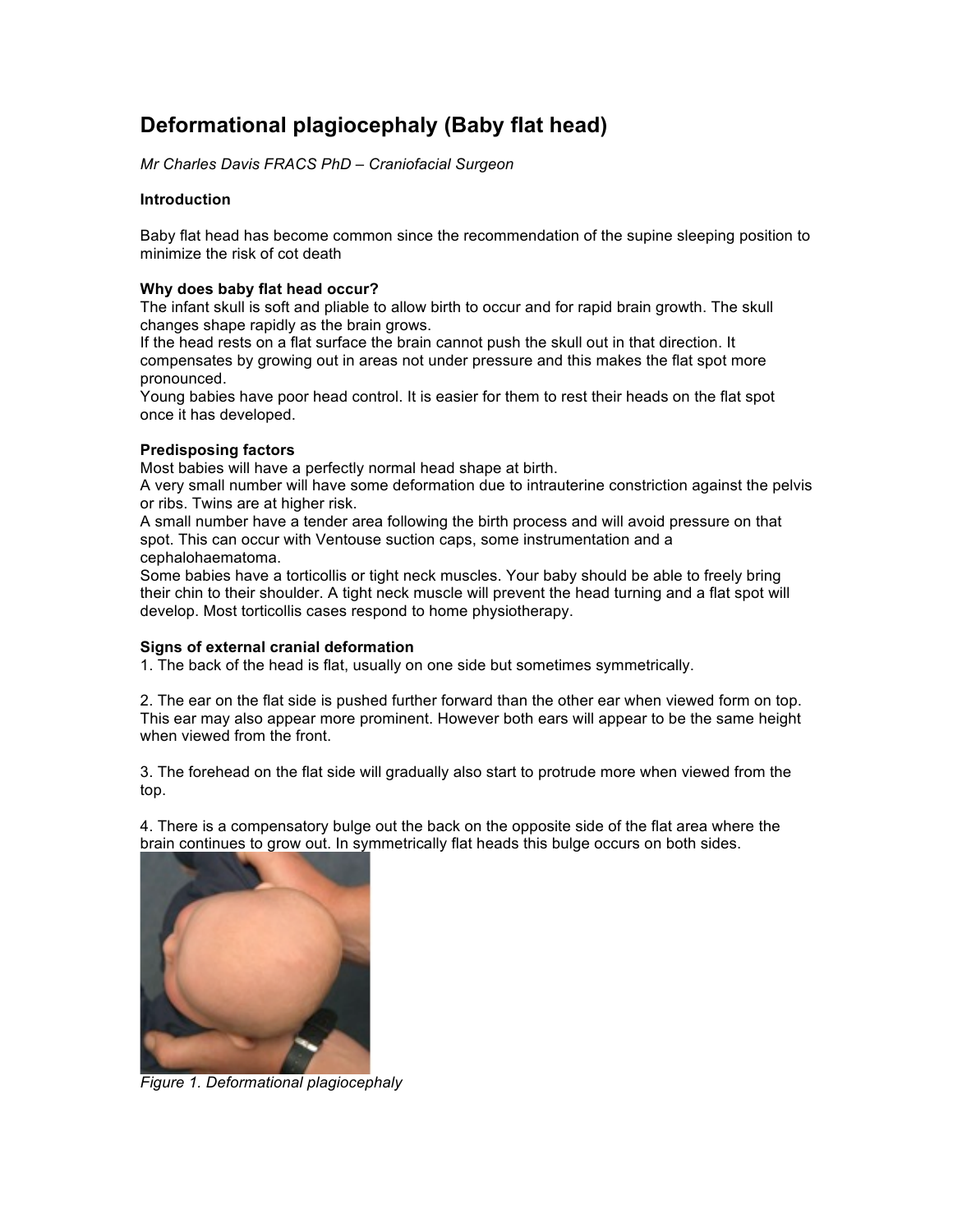## **Are there other causes of unusual head shape?**

Early fusion of the skull joints (craniosynostosis) produces very characteristic shapes depending on the suture involved. It is usually easy to differentiate deformational causes.

#### **Is baby flat head dangerous?**

Skull deformation has no known effects on intellectual development. This has been looked at in multiple studies. Some ancient culture bound heads to change the shape. Headgear may need to be altered eg padding of bicycle helmets. Severe variations of normal may have psychosocial consequences in some individuals.

## **What can I do to improve my babies head shape?**

You must keep all weight off the flat area 24 hours a day for up to one year to allow the brain to grow out. This will only be successful if your baby is still on the steep part of the brain growth curve however even after 18 months of age some improvement will be seen.



*Figure 2. Brain growth curve*

# **How can I keep weight off the flat area?**

What works will be different for each child and will change as their development progresses; The following are suggestions that may help.

Ensure baby can freely turn their head. Start physiotherapy if the neck is stiff

#### At night time

Do not put babies to sleep with the head on the flat spot. Turn the head to one side. If possible sleep on alternating sides but ensure baby cannot accidentally role onto their front Turn the cot so the head is turned towards toys and people entering the room. Turn a rolled cloth behind their back and another under the opposite knee.

A Velcro safe-T sleep device can help hold position in younger children.

A wedge under the mattress to tilt it to one side.

Put bricks under one side of the cot so the entire cot is tilted

# Day time

Try not to leave lying flat on baby mats

Lots of tummy time to strengthen neck muscles and head control

Sit more upright in baggies and car seats. The weight of the head passes through the neck rather than the flat spot.

# **Is it safe to sleep my child on its side?**

Unconscious adults are put on their side in the recovery position to keep their tongue out of their airway. This position is safe in children however the risk is that a child may roll onto their front onto a soft pillow and be unable to roll back to their side. This depends on the age of the child.